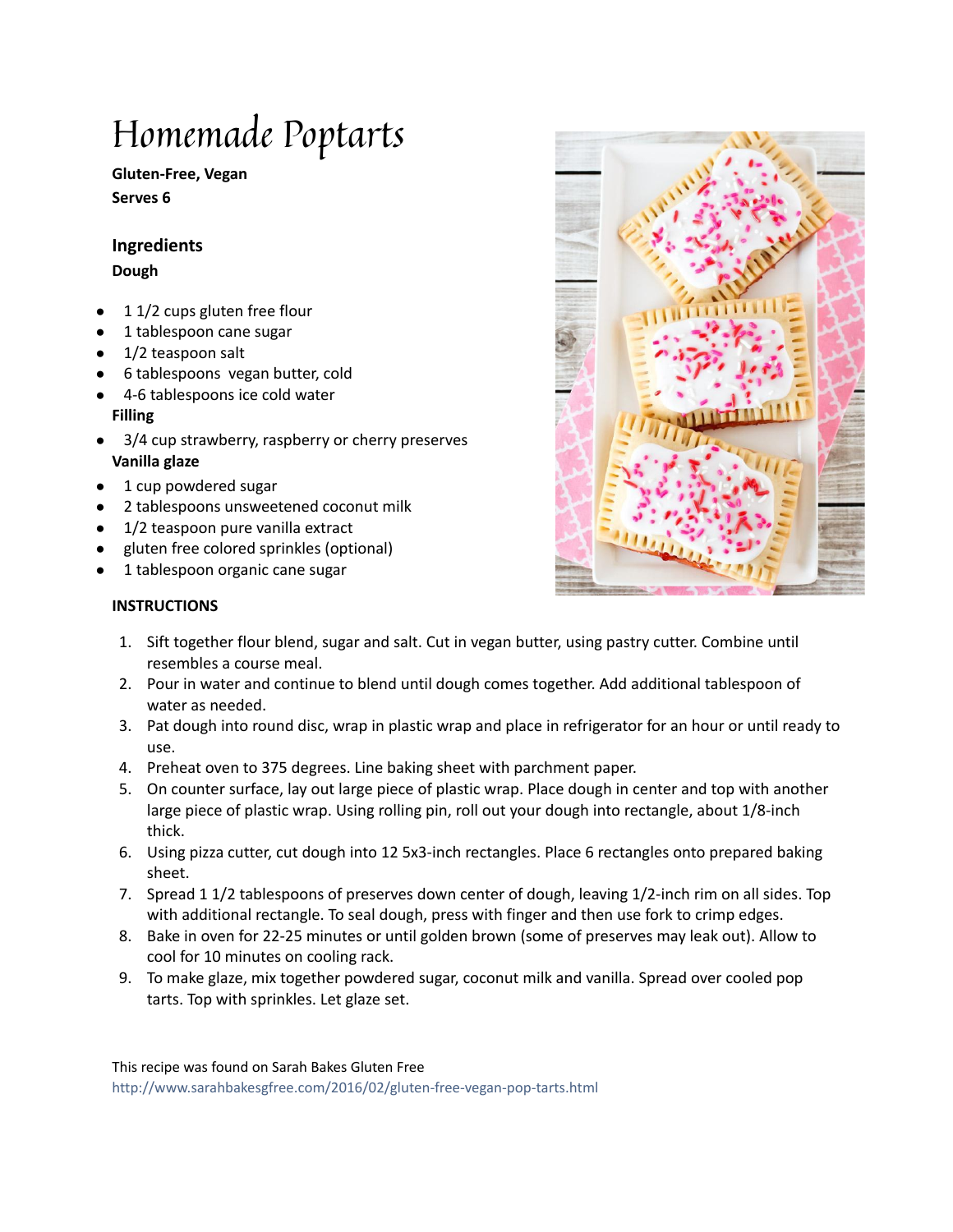# Low Carb Egg Breakfast Muffins

#### **Ingredients**

- 1/4 -cup chopped bell pepper
- ¼ cup diced onion
- 3/4 cup of shredded cheese
- 6 eggs + 1T water
- ½ cup diced ham
- $1/4 1/2$  tsp salt

#### **Instructions**

- 1. Preheat the oven to 375 degrees.
- 2. Spay muffin tin with Pam so muffins won't stick.
- 3. Wash and chop the pepper, onions and ham. Set aside.
- 4. Crack the eggs into the bowl and whisk with the water.
- 5. Add the salt, bell pepper, onion, cheese and diced ham to the eggs and stir with a spoon.
- 6. Divide between muffin cups (about 1/3 cup each).
- 7. Bake 20 minutes.

This recipe can recommended by Susan Teaford, who made this recipe during a Steps to Independence class at DSL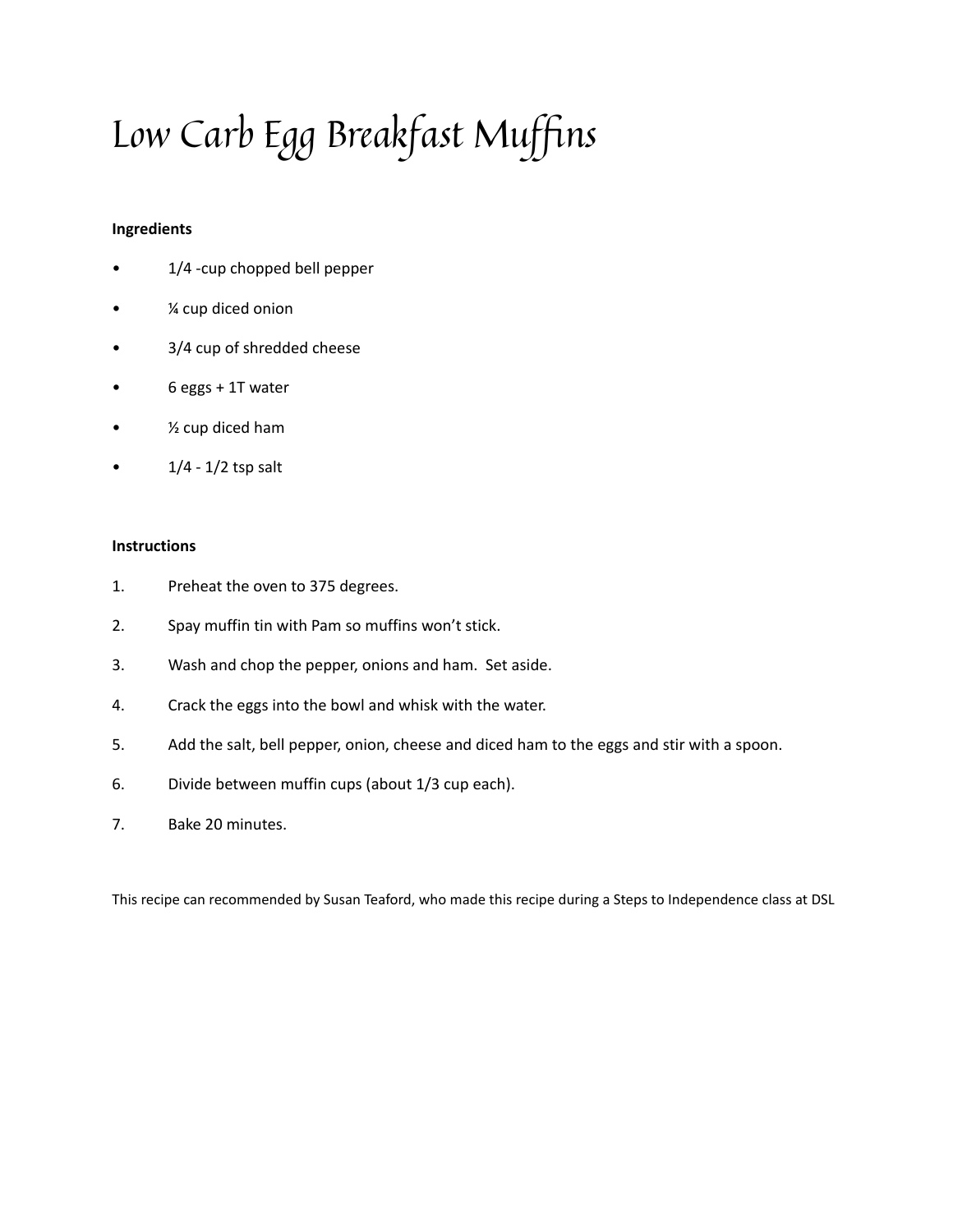Egg Muffins

**Makes 12**

**Ingredients:**

Cooking spray

6 eggs

1/2 cup almond milk

Seasoning of your choice (I use southwestern seasoning)

Mix ins such as vegetables and cheese (I used red peppers, spinach and mushrooms)

#### **Directions:**

Preheat oven to 350

Spray muffin pan with cooking spray

Add eggs, milk, and desired seasoning into bowl and whisk

Add desired mix ins and pour egg mixture into muffin pan, about 3/4 full

Put in oven, setting the timer for 10 minutes

After 10 minutes rotate the muffin pan 180 degrees and set the timer for another 10 minutes

After a total of 20 minutes, remove the muffin pan from the oven

Immediately remove muffins from muffin pan using a spoon to help scoop them out

Can be stored in refrigerator for later. Reheat in microwave for 40 seconds. Enjoy!

This recipe was recommended by Tammy Gilles. For more recipes by her, please visit:

**<http://tammygilles.com>**